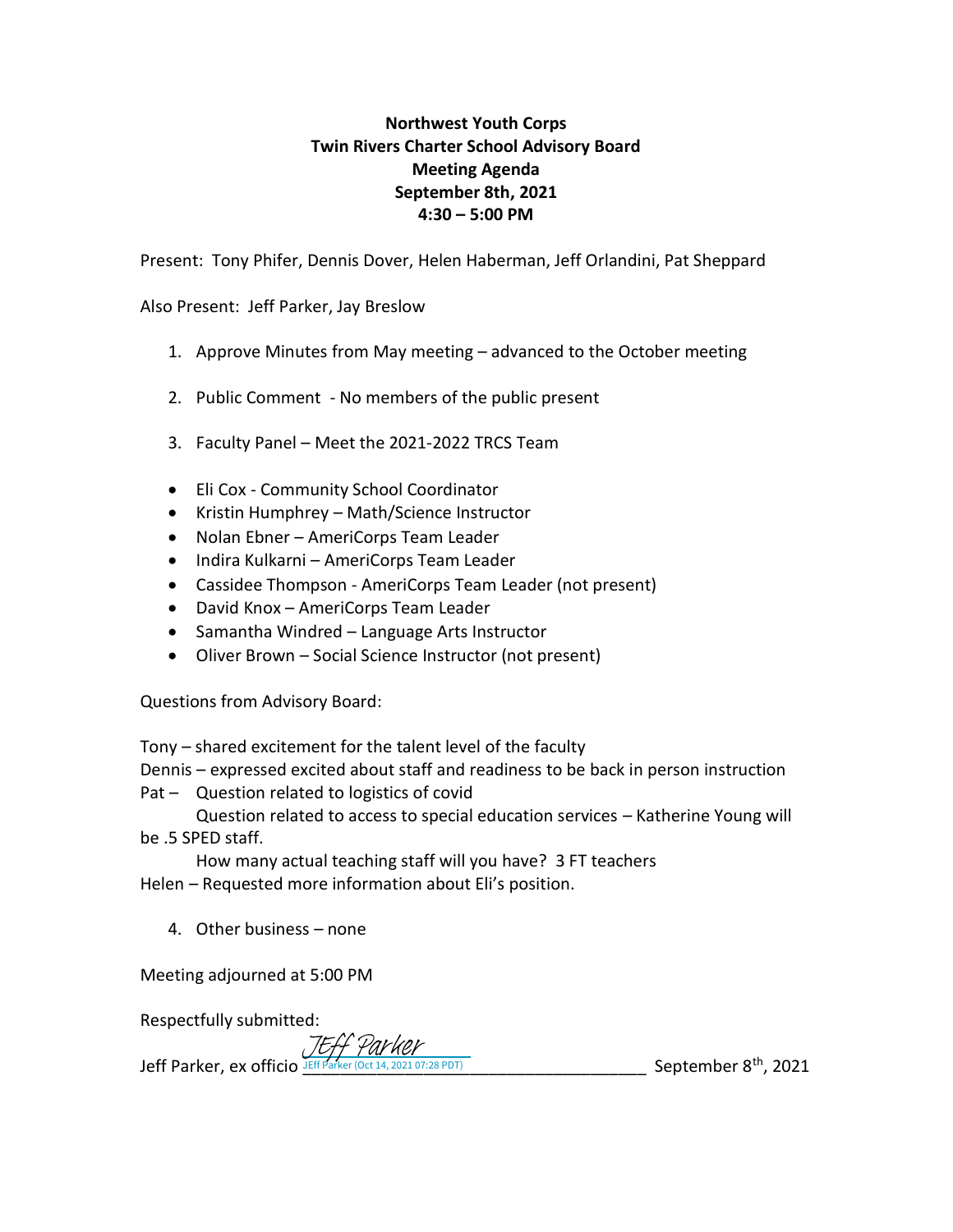Jeff Orlandini, President المسلم العالم السلم العامل المسلم المسلم المسلم المسلم المسلم العامل العامل العامل ا<br>المسلم العامل المسلم العامل المسلم العامل المسلم العامل المسلم العامل المسلم العامل العامل العامل العامل العام 2021

 $\_$  October 13<sup>th</sup>,